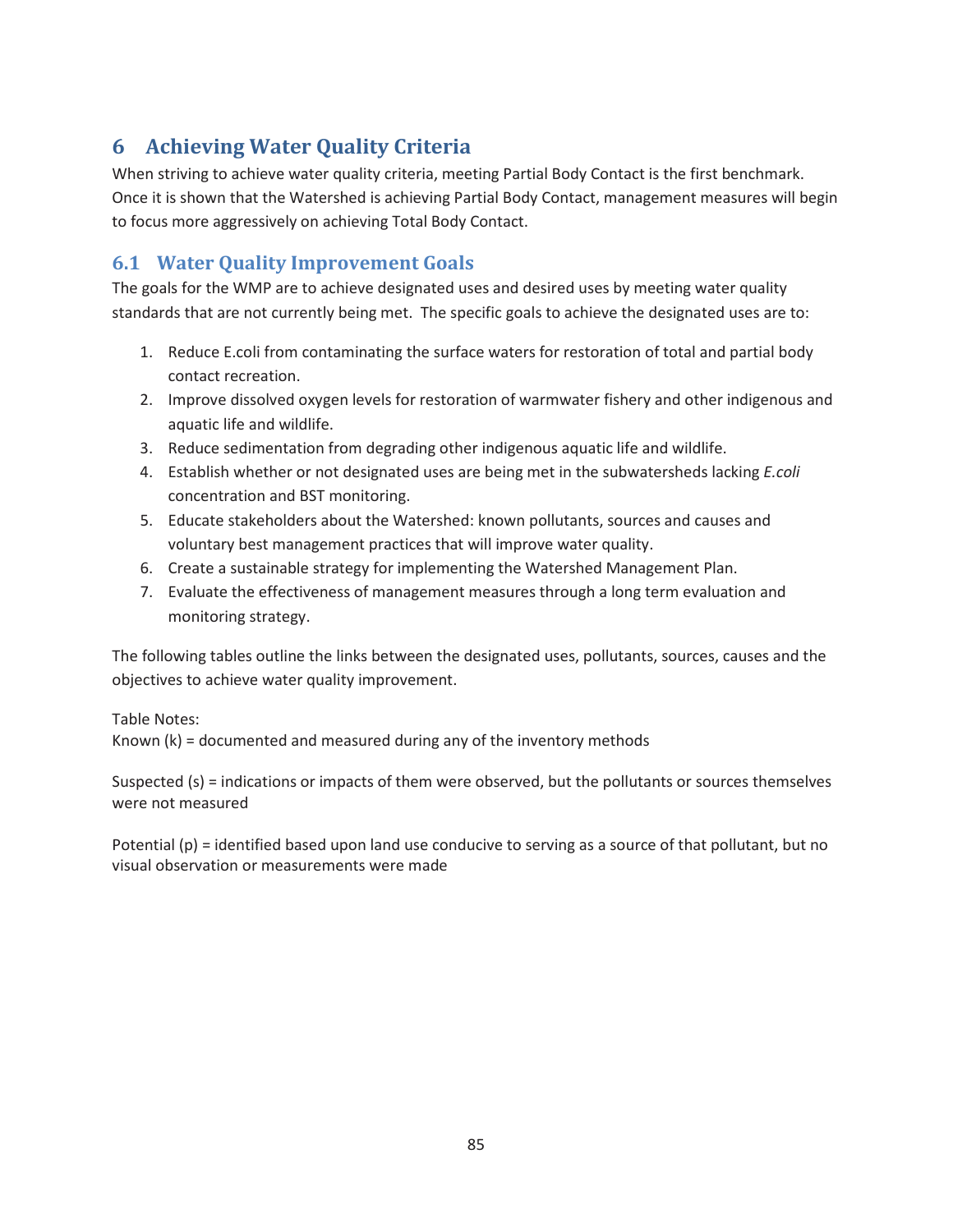| and<br>a<br>code<br>ŗ<br>$\frac{2}{3}$ |
|----------------------------------------|
| ć<br>ש<br>ק                            |

|                                                              | <b>Objectives</b>          | Implement exclusion fencing          | Implement pasture management         | planning and implementation    | Implement vegetative best           | management practices such as buffer | strips and cover crops | Implement appropriate | storage/compost facility     | Implement manure management<br>planning and implementation | Implement vegetative best | management practices such as buffer | strips and cover crops. Implement  | wetland restoration                      | Implement cropland management    | practices and conservation tillage | Implement tiled field and water | management technology and practices |    | Implement cost share/loan program to | install modern system | Implement cost share/loan program for | failing systems       | Implement education program on | proper septic maintenance   | Implement education program on    | proper pet waste disposal | Implement MDNR population | management practices  | Implement vegetative buffering | practices                      |
|--------------------------------------------------------------|----------------------------|--------------------------------------|--------------------------------------|--------------------------------|-------------------------------------|-------------------------------------|------------------------|-----------------------|------------------------------|------------------------------------------------------------|---------------------------|-------------------------------------|------------------------------------|------------------------------------------|----------------------------------|------------------------------------|---------------------------------|-------------------------------------|----|--------------------------------------|-----------------------|---------------------------------------|-----------------------|--------------------------------|-----------------------------|-----------------------------------|---------------------------|---------------------------|-----------------------|--------------------------------|--------------------------------|
|                                                              | Causes (in priority order) | 1. Uncontrolled livestock access (k) |                                      | 2. Poor pasture management (k) | 3. Overland runoff (lack of buffer) | &/or setbacks at holding facilities | €                      | 4. Lack of manure     | storage/compost facility (k) | 1. Improper manure application (p)                         |                           |                                     | 2. Overland runoff (lack of buffer | &/or cover crops) (p)                    | Tillage practices (s)<br>ന്<br>ന |                                    |                                 | Tiled fields (p)                    | 4. |                                      | 1. Lack of system (p) |                                       | 2. Failing system (p) |                                | 3. Improper maintenance (p) | 1. Failing to properly dispose of | waste (s)                 |                           | 1. Overpopulation (p) |                                | 2. Access to surface water (p) |
| Sources (in priority                                         | order)                     |                                      |                                      | 1. Bovine and                  | Equine (k)                          |                                     |                        |                       |                              |                                                            |                           |                                     |                                    | 2. Cropland (where<br>manure is applied) | $\widehat{e}$                    |                                    |                                 |                                     |    |                                      |                       | 3. Septic Systems                     | ⊛                     |                                |                             | 4. Pet Waste (s)                  |                           |                           | 5. Wildlife (p)       |                                |                                |
| $\overline{\mathbf{c}}$<br>p<br>Impairments<br>Pollutants ar | Designated Uses            | Pathogens<br>(E.cojj(k)              |                                      |                                |                                     |                                     |                        |                       |                              |                                                            |                           |                                     |                                    |                                          |                                  |                                    |                                 |                                     |    |                                      |                       |                                       |                       |                                |                             |                                   |                           |                           |                       |                                |                                |
|                                                              | Goal                       | Restore and<br>maintain              | waterbodies for<br>partial and total | body contact                   | recreation use                      |                                     |                        |                       |                              |                                                            |                           |                                     |                                    |                                          |                                  |                                    |                                 |                                     |    |                                      |                       |                                       |                       |                                |                             |                                   |                           |                           |                       |                                |                                |
| Designated<br>Prioritized                                    | Use                        | Partial/Total<br>Body                | Recreation<br>Contact                |                                |                                     |                                     |                        |                       |                              |                                                            |                           |                                     |                                    |                                          |                                  |                                    |                                 |                                     |    |                                      |                       |                                       |                       |                                |                             |                                   |                           |                           |                       |                                |                                |

86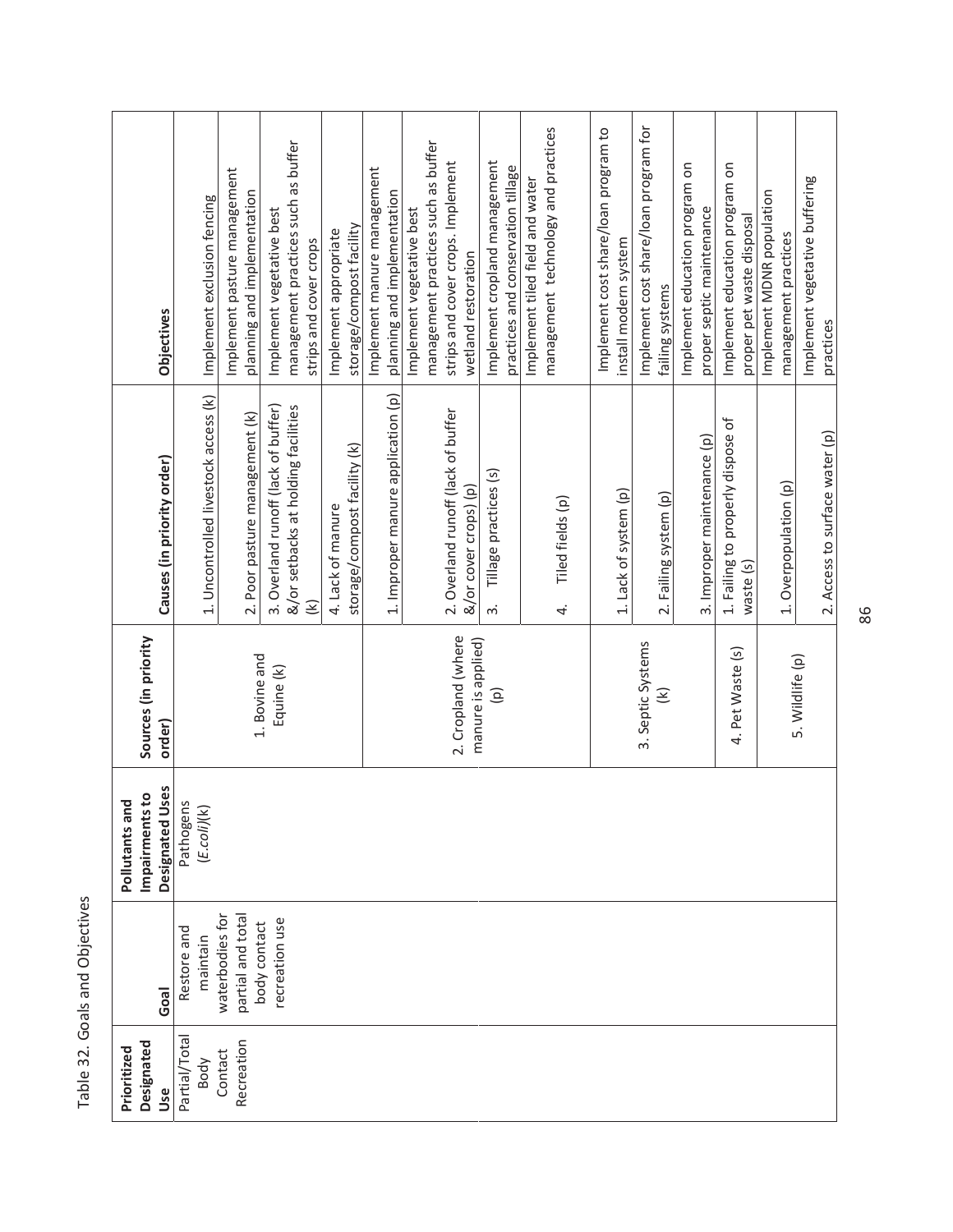| ¢                                            |
|----------------------------------------------|
| ׆֧<br>5<br>$\overline{1}$<br>$\tilde{\zeta}$ |
| ć<br>5<br>ś                                  |

|                               |                      | Objectives                 | Implement cropland management | practices and conservation tillage                 | Implement vegetative best   | management practices such as | buffer strips and cover crops. | Implement wetland restoration | Implement recommended drain | maintenance practices | Implement exclusion fencing |                    | Implement vegetative best   | management practices such as | buffer strips and cover crops | Implement urban and rural     | residential best management | practices such as pervious    | pavement, low impact development, | green infrastructure | Implement education program on | landscaping with native plants | Implement urban and rural | residential best management | practices such as riparian buffers, | tree plantings, rain gardens |
|-------------------------------|----------------------|----------------------------|-------------------------------|----------------------------------------------------|-----------------------------|------------------------------|--------------------------------|-------------------------------|-----------------------------|-----------------------|-----------------------------|--------------------|-----------------------------|------------------------------|-------------------------------|-------------------------------|-----------------------------|-------------------------------|-----------------------------------|----------------------|--------------------------------|--------------------------------|---------------------------|-----------------------------|-------------------------------------|------------------------------|
|                               |                      | Causes (in priority order) | 1. Tillage practices (s)      |                                                    | 2. Overland runoff (lack of | buffer) (s)                  |                                |                               | 3. Drainage network (s)     |                       | 1. Uncontrolled livestock   | $\text{access}(p)$ | 2. Overland runoff (lack of | buffer) &/or setbacks at     | holding facilities (k)        | 1. Overland runoff attributed | to impervious surfaces:     | parking lots, driveways, etc. | $\overline{\mathcal{S}}$          |                      | 2. Turfgrass lawns (s)         |                                | 3. Lack of buffer &/or    | vegetation such as mature   | trees, native plants (s)            |                              |
|                               | Sources (in priority | order)                     |                               |                                                    |                             |                              | 1. Cropland (s)                |                               |                             |                       |                             |                    | 2. Livestock (s)            |                              |                               |                               |                             |                               |                                   |                      | 3. Stormwater (s)              |                                |                           |                             |                                     |                              |
| Pollutants and<br>Impairments | to Designated        | Jses                       | Sediment (k)                  |                                                    |                             |                              |                                |                               |                             |                       |                             |                    |                             |                              |                               |                               |                             |                               |                                   |                      |                                |                                |                           |                             |                                     |                              |
|                               |                      | Goal                       | Restore and                   | maintain<br>waterbodies<br>for other<br>indigenous |                             |                              |                                | aquatic life and<br>wildlife  |                             |                       |                             |                    |                             |                              |                               |                               |                             |                               |                                   |                      |                                |                                |                           |                             |                                     |                              |
| Prioritized                   | Designated           | Use                        | Other                         | Aquatic Life<br>Indigenous                         | and Wildlife                |                              |                                |                               |                             |                       |                             |                    |                             |                              |                               |                               |                             |                               |                                   |                      |                                |                                |                           |                             |                                     |                              |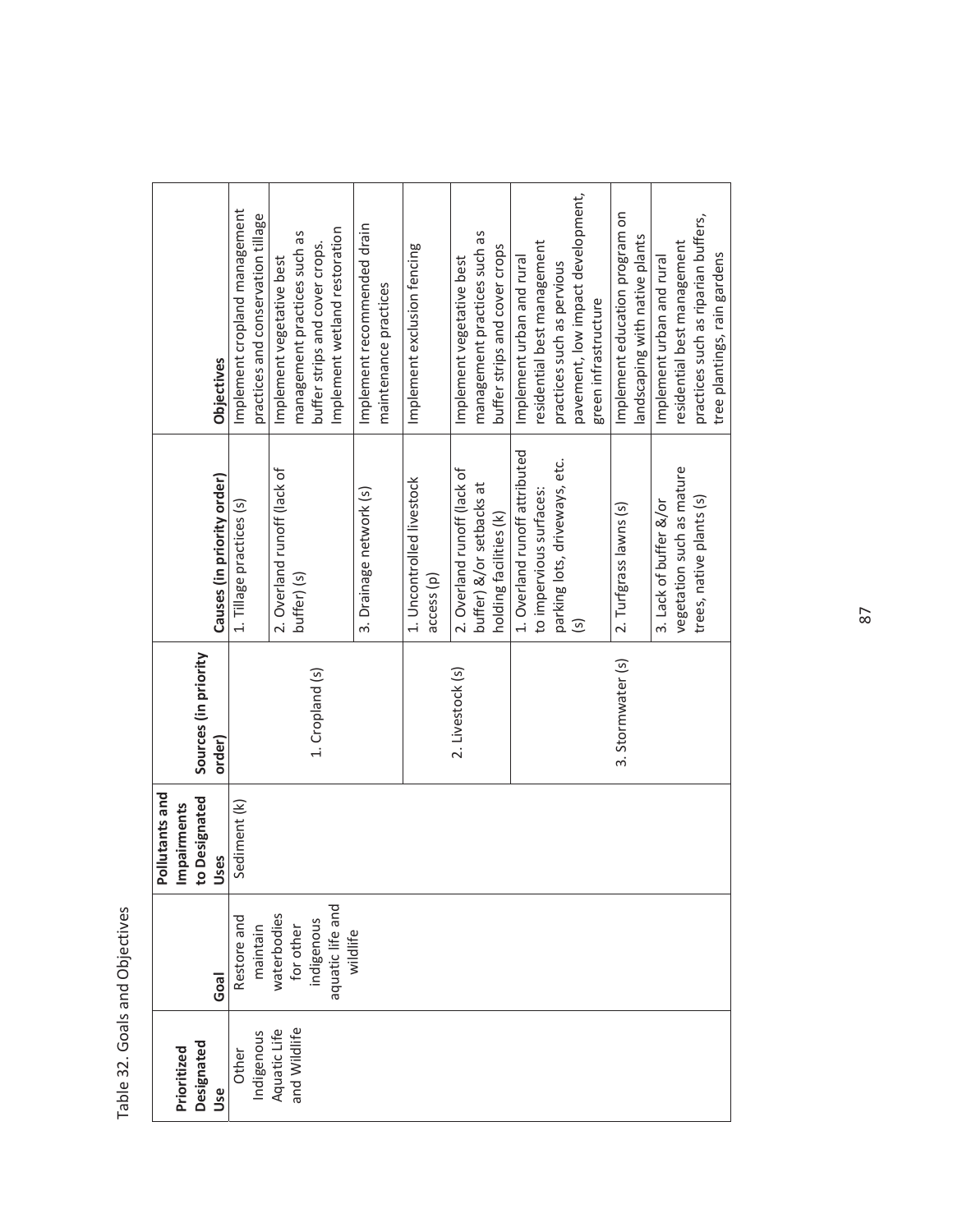Table 32. Goals and Objectives Table 32. Goals and Objectives

|                              |                                                                                                | Pollutants and        |                                |                                              |                                           |
|------------------------------|------------------------------------------------------------------------------------------------|-----------------------|--------------------------------|----------------------------------------------|-------------------------------------------|
| Designated<br>Prioritized    |                                                                                                | Impairments           |                                |                                              |                                           |
| <b>Use</b>                   | Goal                                                                                           | to Designated<br>Uses | Sources (in priority<br>order) | Causes (in priority order)                   | <b>Objectives</b>                         |
| Indigenous<br>Other          |                                                                                                | Sediment (k)          |                                | 1. Overland runoff attributed                | Implement education program on            |
|                              |                                                                                                |                       |                                | to lack of silt                              | connection between best                   |
| Aquatic Life<br>and Wildlife | Restore and<br>maintain<br>waterbodies<br>waterbodies<br>for other<br>indigenous<br>indigenous |                       |                                | fencing/management<br>practices in place (p) | management practices and water<br>quality |
|                              |                                                                                                |                       | 4. Construction (s)            | 2. Bare soil/sparse vegetation               | Implement best management                 |
|                              | wildlife                                                                                       |                       |                                | after completion of project                  | practices such as native plants,          |
|                              |                                                                                                |                       |                                | $\widehat{\mathsf{e}}$                       | trees, rain gardens, etc                  |
|                              |                                                                                                |                       |                                | 3. Lack of low impact                        | Implement best management                 |
|                              |                                                                                                |                       |                                | development practices in                     | practices such low impact                 |
|                              |                                                                                                |                       |                                | place (p)                                    | development, pervious pavement            |
|                              |                                                                                                |                       |                                | 1. Altered morpohology and                   | Implement channel stabilization and       |
|                              |                                                                                                |                       |                                | hydrology (s)                                | erosion control techniques                |
|                              |                                                                                                |                       | 5. Streambanks (s)             |                                              | Implement stream bank                     |
|                              |                                                                                                |                       |                                | 2. Overland runoff (lack of                  | stabilization, bio-engineering and        |
|                              |                                                                                                |                       |                                | vegetation) (s)                              | erosion control                           |
|                              |                                                                                                |                       |                                |                                              | Implement education program on            |
|                              |                                                                                                |                       | 6. Rill and gully              | 1. Concentrated flow from                    | land use practices and connection to      |
|                              |                                                                                                |                       | erosion (s)                    | roadside ditch and                           | water quality                             |
|                              |                                                                                                |                       |                                | agricultural land (s)                        | Implement stabilization and erosion       |
|                              |                                                                                                |                       |                                |                                              | control techniques                        |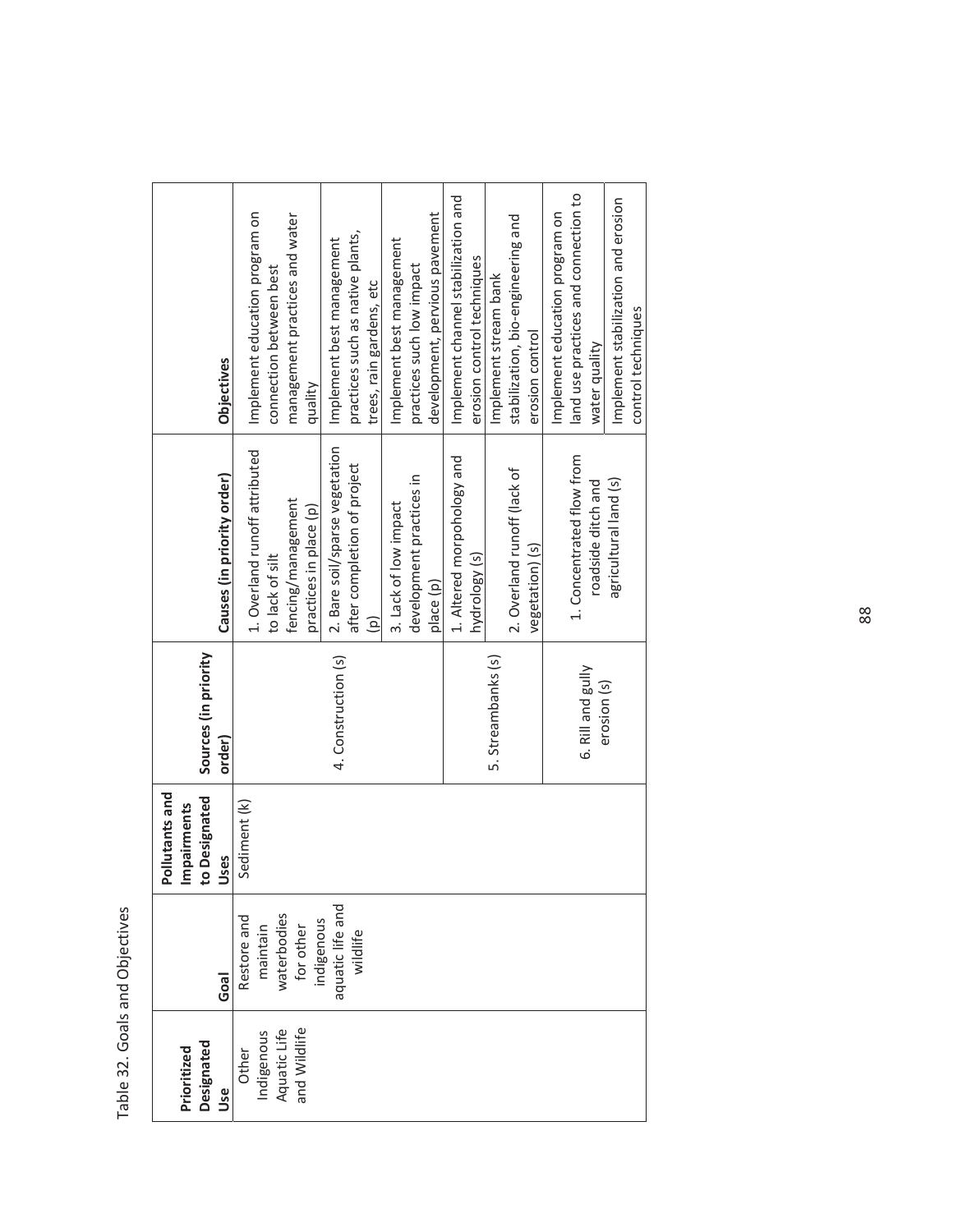| š<br>į                             |
|------------------------------------|
| e ar<br>ø<br>$\frac{1}{2}$<br>ico, |
| ć<br>5                             |

| Prioritized                  |                                                         | Impairments<br>Pollutants<br>and<br>$\overline{c}$ | Sources (in                                  |                                                                                                   |                                                                                                                                               |
|------------------------------|---------------------------------------------------------|----------------------------------------------------|----------------------------------------------|---------------------------------------------------------------------------------------------------|-----------------------------------------------------------------------------------------------------------------------------------------------|
| Designated<br>Use            | Goal                                                    | Designated<br>Uses                                 | priority<br>order)                           | Causes (in priority order)                                                                        | <b>Objectives</b>                                                                                                                             |
| Warmwater<br>fishery and     | Restore and<br>maintain                                 | (Dissolved<br>TSS                                  |                                              | 1. Improper maintenance (p)                                                                       | Implement education program on proper septic<br>maintenance                                                                                   |
| indigenous<br>other          | waterbodies<br>for                                      | Oxygen) (k)                                        | Systems (k)<br>1. Septic                     | 2. Failing system (p)                                                                             | Implement cost share/loan program for failing<br>systems                                                                                      |
| and wildlife<br>aquatic life | warmwater<br>fishery use                                |                                                    |                                              | 3. Lack of system (p)                                                                             | Implement cost share/loan program to install modern<br>system                                                                                 |
|                              | and wildlife<br>indigenous<br>aquatic life<br>and other |                                                    |                                              | lack of silt fencing/management<br>1. Overland runoff attributed to<br>practices in place (p)     | between best management practices and water<br>Implement education program on connection<br>quality                                           |
|                              |                                                         |                                                    | Construction<br>$\overline{S}$               | after completion of project (p)<br>2. Bare soil/sparse vegetation                                 | Implement best management practices such as native<br>plants, trees, rain gardens, etc                                                        |
|                              |                                                         |                                                    |                                              | development practices in place<br>3. Lack of low impact<br>$\widehat{\mathsf{e}}$                 | Implement best management practices such as low<br>impact development, pervious pavement                                                      |
|                              |                                                         |                                                    |                                              | 1. Overland runoff attributed to<br>impervious surfaces: parking<br>lots, driveways, etc. (s)     | management practices such as pervious pavement,<br>low impact development, green infrastructure<br>Implement urban and rural residential best |
|                              |                                                         |                                                    | Stormwater<br>$\overline{\mathcal{S}}$<br>ന് | 2. Turfgrass lawns (s)                                                                            | Implement education program on landscaping with<br>native plants                                                                              |
|                              |                                                         |                                                    |                                              | buffer &/or vegetation such as<br>mature trees, native plants) (s)<br>3. Overland runoff (lack of | management practices such as riparian buffers, tree<br>Implement urban and rural residential best<br>plantings, rain gardens                  |
|                              |                                                         |                                                    | 4. Pet Waste<br>$\overline{\mathcal{S}}$     | 1. Failing to properly dispose of<br>waste (s)                                                    | Implement education program on proper pet waste<br>disposal                                                                                   |
|                              |                                                         |                                                    | 5. Fertilizers<br>$\widehat{\mathsf{e}}$     | improper use of fertilizers (p)<br>1. Over application &/or                                       | ð<br>Implement education program on proper use<br>fertilizers, especially targeting landscaping<br>companies, residents, garden centers, etc. |

89